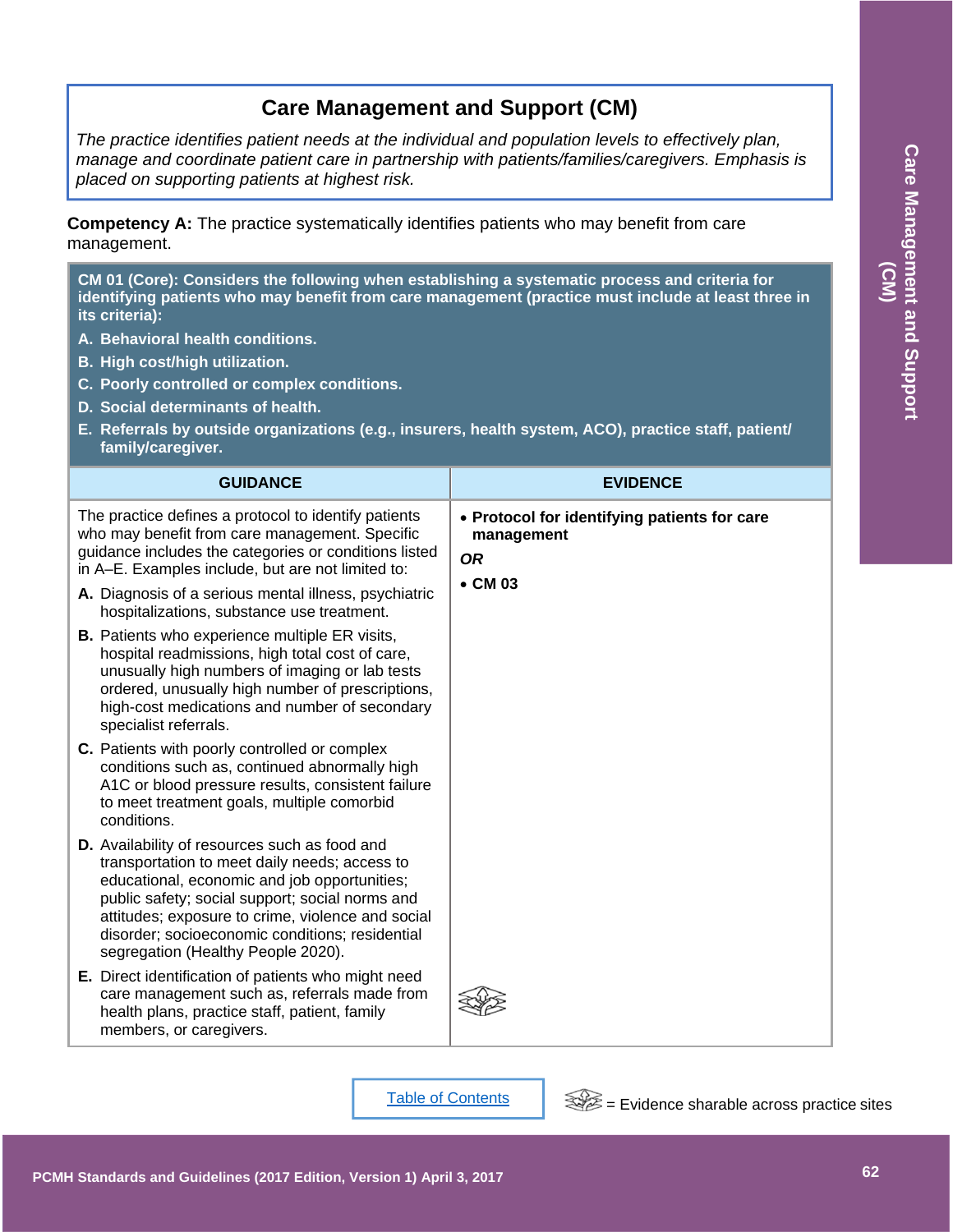### **CM Competency A**

**CM 02 (Core): Monitors the percentage of the total patient population identified through its process and criteria.**

| <b>GUIDANCE</b>                                                                                                                                                                                                                                                                                                                    | <b>EVIDENCE</b>  |
|------------------------------------------------------------------------------------------------------------------------------------------------------------------------------------------------------------------------------------------------------------------------------------------------------------------------------------|------------------|
| The practice determines its subset of patients for<br>care management, based on the patient population<br>and the practice's capacity to provide services. The<br>practice uses the criteria defined in CM 01 to identify<br>patients who fit defined criteria. Patients who fit<br>multiple criteria count once in the numerator. | $\bullet$ Report |

| <b>GUIDANCE</b>                                                                                                                                                                                                                                                                                                                    | <b>EVIDENCE</b>                                                                                         |                                        |
|------------------------------------------------------------------------------------------------------------------------------------------------------------------------------------------------------------------------------------------------------------------------------------------------------------------------------------|---------------------------------------------------------------------------------------------------------|----------------------------------------|
| The practice determines its subset of patients for<br>care management, based on the patient population<br>and the practice's capacity to provide services. The<br>practice uses the criteria defined in CM 01 to identify<br>patients who fit defined criteria. Patients who fit<br>multiple criteria count once in the numerator. | • Report                                                                                                | <b>Care Management</b><br>$\bf \Omega$ |
| order to identify and direct resources appropriately.                                                                                                                                                                                                                                                                              | CM 03 (2 Credits): Applies a comprehensive risk- stratification process for the entire patient panel in |                                        |
| <b>GUIDANCE</b>                                                                                                                                                                                                                                                                                                                    | <b>EVIDENCE</b>                                                                                         |                                        |
| The practice demonstrates that it can identify<br>patients who are at high risk, or likely to be at high<br>risk, and prioritize their care management to prevent<br>poor outcomes. Practice identifies and directs<br>resources appropriately based on need.                                                                      | • Report                                                                                                | and Support                            |
|                                                                                                                                                                                                                                                                                                                                    |                                                                                                         |                                        |
|                                                                                                                                                                                                                                                                                                                                    |                                                                                                         |                                        |
|                                                                                                                                                                                                                                                                                                                                    |                                                                                                         |                                        |
|                                                                                                                                                                                                                                                                                                                                    |                                                                                                         |                                        |
|                                                                                                                                                                                                                                                                                                                                    |                                                                                                         |                                        |
|                                                                                                                                                                                                                                                                                                                                    |                                                                                                         |                                        |
|                                                                                                                                                                                                                                                                                                                                    |                                                                                                         |                                        |
|                                                                                                                                                                                                                                                                                                                                    |                                                                                                         |                                        |
|                                                                                                                                                                                                                                                                                                                                    | $\mathbb{R}^2$ = Evidence sharable across practice sites<br><b>Table of Contents</b>                    |                                        |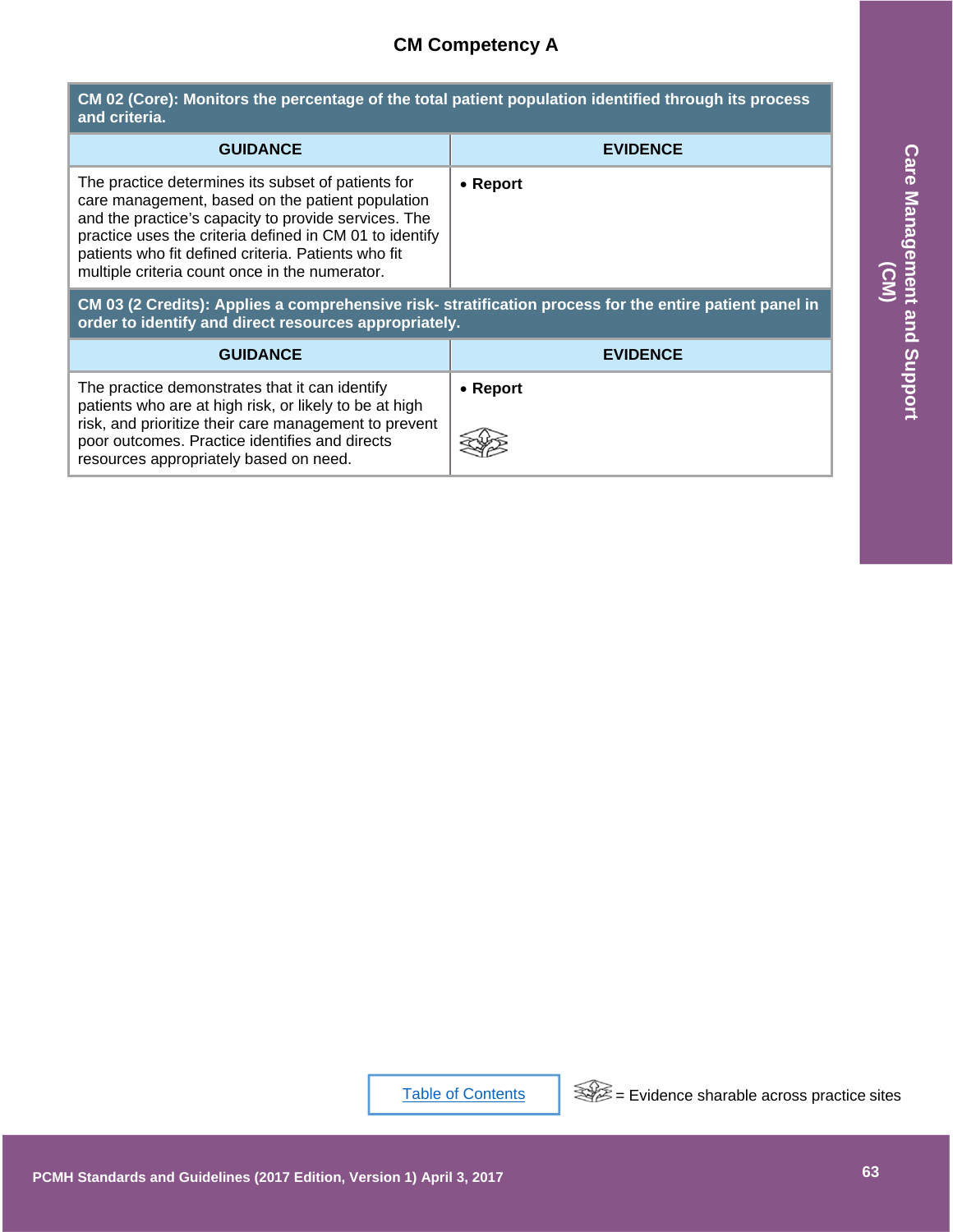#### **CM Competency B**

**Competency B:** For patients identified for care management, the practice consistently uses patient information and collaborates with patients/families/ caregivers to develop a care plan that addresses barriers and incorporates patient preferences and lifestyle goals documented in the patient's chart.

| CM 04 (Core): Establishes a person-centered care plan for patients identified for care management.                                                                                                                                                                                                                                                                                                                        |                                                                       |
|---------------------------------------------------------------------------------------------------------------------------------------------------------------------------------------------------------------------------------------------------------------------------------------------------------------------------------------------------------------------------------------------------------------------------|-----------------------------------------------------------------------|
| <b>GUIDANCE</b>                                                                                                                                                                                                                                                                                                                                                                                                           | <b>EVIDENCE</b>                                                       |
| The practice has a process to consistently develop<br>patient care plans for the patients identified for care<br>management. To ensure that a care plan is<br>meaningful, realistic and actionable, the practice<br>involves the patient in the plan's development, which<br>includes discussions about goals (e.g., patient<br>function/life style, goal feasibility and barriers) and<br>considers patient preferences. | • Report<br>OR.<br>• Record Review Workbook and<br>• Patient examples |
| The care plan incorporates a problem list, expected<br>outcome/ prognosis, treatment goals, medication<br>management and a schedule to review and revise<br>the plan, as needed. The care plan may also<br>address community and/or social services.                                                                                                                                                                      |                                                                       |
| The practice updates the care plan at relevant visits.<br>A relevant visit addresses an aspect of care that<br>could affect progress toward meeting existing goals<br>or require modification of an existing goal.                                                                                                                                                                                                        |                                                                       |

**CM 05 (Core): Provides a written care plan to the patient/family/caregiver for patients identified for care management.**

| <b>GUIDANCE</b>                                                                                                                                                                                                                                                                                                                      | <b>EVIDENCE</b>                                                                     |
|--------------------------------------------------------------------------------------------------------------------------------------------------------------------------------------------------------------------------------------------------------------------------------------------------------------------------------------|-------------------------------------------------------------------------------------|
| The practice provides the patient's written care plan<br>to the patient/family/caregiver. The practice may<br>tailor the written care plan to accommodate the<br>patient's health literacy and language preference.<br>(i.e., the patient version may use different words of<br>formats from the version used by the practice team). | $\bullet$ Report<br><b>OR</b><br>• Record Review Workbook and<br>• Patient examples |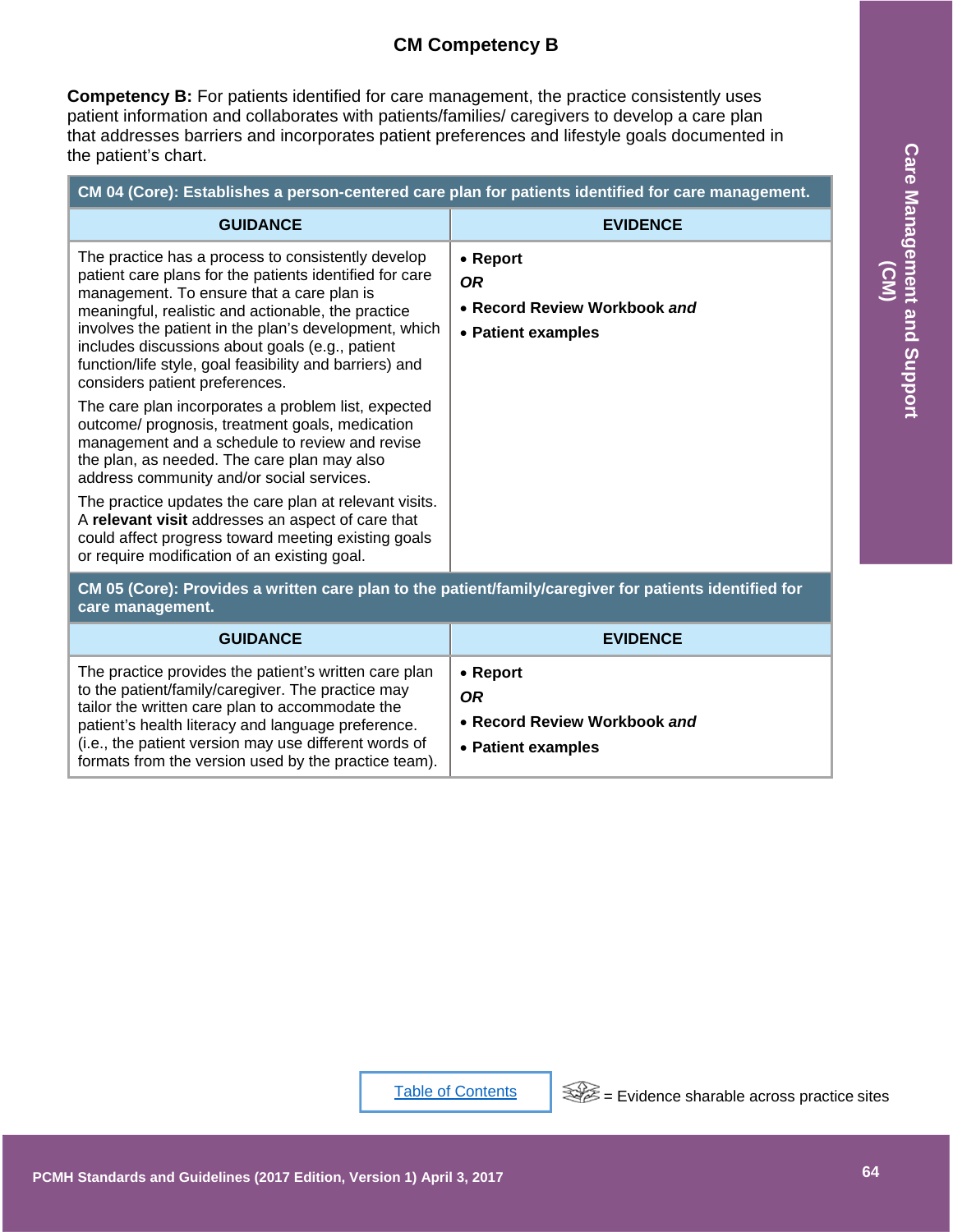## **CM Competency B**

| CM 06 (1 Credit): Documents patient preference and functional/lifestyle goals in individual care<br>plans.                                                                                                                                                                                                                                                                                                                                                                                                                                                                                                                                                                                                                                                                                                   |                                                                             |  |
|--------------------------------------------------------------------------------------------------------------------------------------------------------------------------------------------------------------------------------------------------------------------------------------------------------------------------------------------------------------------------------------------------------------------------------------------------------------------------------------------------------------------------------------------------------------------------------------------------------------------------------------------------------------------------------------------------------------------------------------------------------------------------------------------------------------|-----------------------------------------------------------------------------|--|
| <b>GUIDANCE</b>                                                                                                                                                                                                                                                                                                                                                                                                                                                                                                                                                                                                                                                                                                                                                                                              | <b>EVIDENCE</b>                                                             |  |
| The practice works with patients/families/caregivers<br>to incorporate patient preferences and functional<br>lifestyle goals in the care plan. Including patient<br>preferences and goals encourages a collaborative<br>partnership between patient/family/caregiver and<br>provider, and ensures that patients are active<br>participants in their care.<br>Functional/lifestyle goals can be individually<br>meaningful activities that a person wants to be able<br>to perform but may be at risk due to a health<br>condition or treatment plan. Identifying patient-<br>centered functional/lifestyle goals is important<br>because people are likely to make the greatest gains<br>when goals focus on activities that are meaningful to<br>them and can make a positive difference in their<br>lives. | • Report<br><b>OR</b><br>• Record Review Workbook and<br>• Patient examples |  |
| CM 07 (1 Credit): Identifies and discusses potential barriers to meeting goals in individual care<br>plans.                                                                                                                                                                                                                                                                                                                                                                                                                                                                                                                                                                                                                                                                                                  |                                                                             |  |
| <b>GUIDANCE</b>                                                                                                                                                                                                                                                                                                                                                                                                                                                                                                                                                                                                                                                                                                                                                                                              | <b>EVIDENCE</b>                                                             |  |
| Addressing barriers supports successful completion<br>of the goals stated in the care plan. Barriers may<br>include physical, emotional or social barriers. The<br>practice works with patients/families/caregivers,<br>other providers and community resources to address<br>potential barriers to achieving treatment and<br>functional/ lifestyle goals.                                                                                                                                                                                                                                                                                                                                                                                                                                                  | • Report<br><b>OR</b><br>• Record Review Workbook and<br>• Patient examples |  |